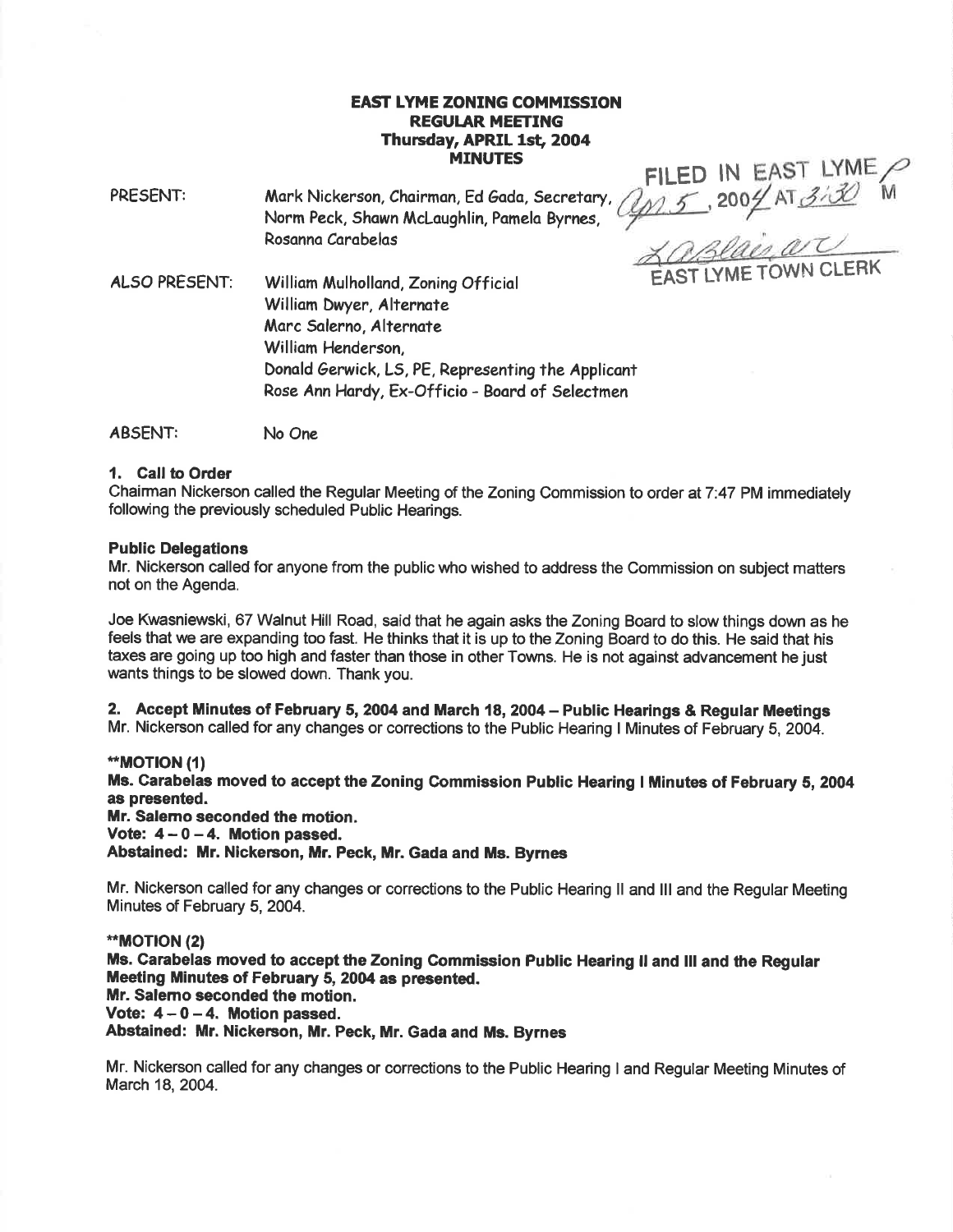## \*\*MOTION (3)

Mr. Peck moved to accept the Zoning Commission Public Hearing I and the Regular Meeting Minutes of March 18, 2004 as presented. Ms. Carabelas seconded the motion, Vote:  $4 - 0 - 2$ . Motion passed.

Abstained: Mr. Nickerson and Mr. McLaughlin

3. Application of Theodore A. Harris to amend/modify Section 12 of the Zoning Regulations to allow recreational/residential projects on large tracts of land.

Mr. Nickerson asked if they would like to discuss this prior to making a motion as they have heard three evenings of public hearing testimony on this and have had the opportunity to review the information presented.

Mr. Peck said that he thinks that all of the Commission members should make some comments.

Mr. Nickerson agreed and asked Mr. Peck if he would like to begin.

Mr. Peck said that he has given this a great deal of thought and has listened to the people and studied the Zoning and Subdivision regulations, RU-80 and Elderly Housing Regulations and tried to determine where this sits in comparison to what we now have. He found that it appears that we have a choice to either use this and make changes to it to make it work or say that we are not going to cooperate with developers at all because they need something and they will build something. Or, put a moratorium on development all together. After a lot of thought he said that he is leaning towards trying to make this proposal work as it provides for the least density of any regulation that they have, it offers more buffers and more open space. Plus - there are so many hurdles that a developer would have to jump over to get here that it means that it would be a really nice project in the end if it passes. He said that he made comparisons of the various zones and how the factors would apply to them. He asked to provide this to the Commission members.

Mr. Mulholland and Mr. Nickerson had some reservations about passing out information and asked Mr. Peck to summarize it.

Mr. Peck said that this is theoretical only and summarized the following comparisons of three different existing zones to this proposed regulation.

- RU-80 standard subdivision, septic, one-house per 2 acres, 30' lot line setbacks, 50' street setbacks. Coverage is 15% of the lot. Standard 1950's checkerboard design with limited buffering. Theoretical maximum number of units  $-108$  units in a 200-acre parcel.
- Cluster/Open Space Subdivision. 15' side setback, 20' front setback. Open space of 50% with not more than 50% of that 50% being wetlands. Theoretical maximum number of units - 108 units in a 200-acre parcel.
- SU-E, you would need 10 acres. 150' setback from the street and 100' setback from the property line. Minimum lot is '10,000 sq. ft. The maximum number of units per acre is five. Open space required is 2000-sq. ft. per unit excluding the 50% wetlands. Theoretical maximum number of units - 870 units in a 200-acre parcel.
- In the proposal before us you would need 200 acres before even being considered for a special permit. At one dwelling per two acres and counting only 85% of the 200 acres in this calculation (the others count 100% of the area), with a landscape buffer of 100' all around (and the Commission may require that this is expanded); a proposal of 40% open space (however they will accept 55% open space with no more than 50% of it wetlands), and a 60% requirement for elderly housing plus 2000 extra feet from the Coastal Area boundary meaning 3000 feet from any river, coastline or tidal wetlands. Theoretical maximum number of units  $-92$  with this configuration (200-acre parcel required).

This is not more density. He said that if the Zoning Board likes this then he does have some changes that he would like to put in.

M. Nickerson thanked him for all of the work he did.

Ms. Byrnes said that we have all thought a lot about this and while she is not opposed to development she does not know if we have the right to call a moratorium on development as she was surprised to hear that it comes out of Planning.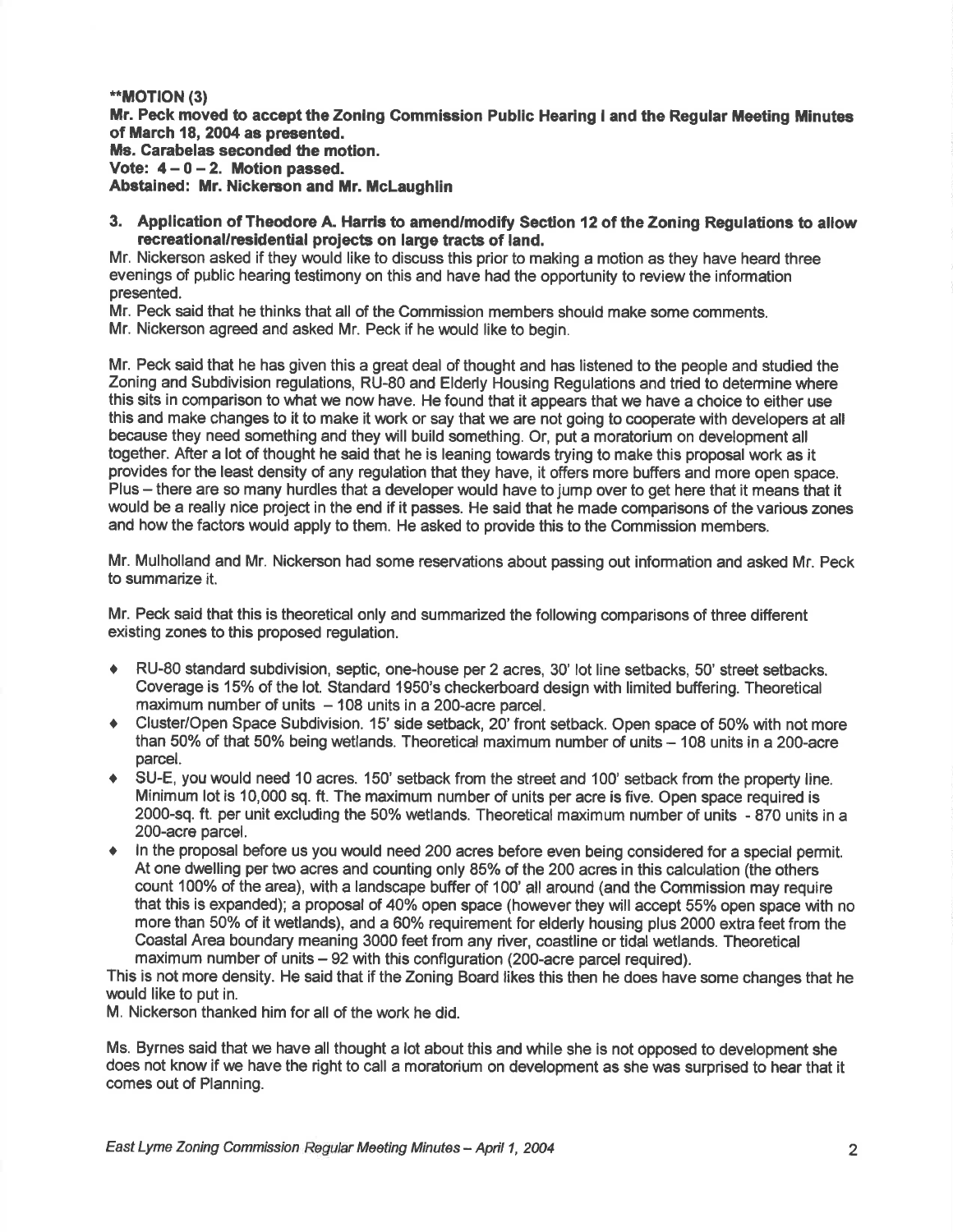Mr. Mulholland and Mr. Nickerson explained that it could not be done without having a bona fide reason for it as you cannot stop people from developing their property, as they are taxpayers.

Ms. Byrnes said that she understands that they can't stop people from selling or developing their property. She thinks that the people who came before them gave them compelling reasons not to do this and they have heard other reasons from the other side. She is leaning towards disagreeing with this concept. She has some issues with open space as to her open space is for the public to use and she has an issue with the liability that goes with it for the condo omer there. She also sees a fence around this open space. She also does not like the floating zone concept and would like something more concrete.

Mr. Mclaughlin said that he was absent for the March 4,2004 meeting however he has familiarized himself with the record of the meeting. He said that this proposal seems like more of a subdivision plan and something that should go to Planning rather than to here with them. He added that he thinks that they would have to consider what type of area borders the 200 acres. ln terms of open space and usable space for the people he does not think that slopes and ledges should count towards the calculation.

Mr. Nickerson said that he sees open space differently. This proposal requires 200 acres and only 100 acres would be developed and the other 100 acres would be left to mother nature and not be cookie cutter or paved. That is a nice concept. They saw proposals for boating and a golf course and they also saw a typical subdivision proposal on this amount of property that had nothing but roads throughout it. There is plenty of open land in this Town for the people to use and he does not really think that this open space should be for everyone in the Town. He sat down with someone recently who said that every piece of land willeventually be paved. And, development is not necessarily bad. We heard from someone this evening that said that their taxes are going up  $-$  well this has 60% elderly housing which balances the other housing. He said that he thinks that this is a proposal that should happen in this Town and that these are tough times for this Town in that we struggle with development and that there are a lot of misstatements and untruths out there about development and how it should be done. Lastly, he said that he also agrees that this seems to be more a Planning subdivision issue.

Ms. Carabelas said that when she thought about this regulation that she tried not to think of it in terms of the Plan of Development but in how it was going to affect the Town as a whole. She thinks that this is like opening up a can of worms with the cluster development and open space. And she knows that someone would have to come back for a special permit and she is bothered by the idea that someone might come back and ask for a permit to put a house in the open space area and develop that area also. She also sees this tract development of 200 acres as having more people rather than less. lf they don't think that something like the cookie cutter is working then they should change it. That can be done through the Planning Commission. Everything that comes before us has to go through the Plan of Development or the Planning Commission before we see it. She summed up that she is too uncomfortable with it to agree with it.

Mr. Gada said he would take a different tact and took the approach of what if this was my mother or brother that I was making this decision about. He said that he also watched the people in the audience and has spoken to people who have grabbed him over the past three to four weeks about this. One speaker he heard here keeps echoing to him and that was a person who said that they would like to try it in one place first and see how it goes before adopting it. He summed that he would have to go that way or be against it. Mr. Nickerson asked if he was saying to just change one area.

Mr. Gada said that he thinks that there is a tract out there that this could be tried on.

Mr. Peck said that he had a few comments. Regarding the open space not being publicly accessible, this Town is one-third open space now (such as Nehantic State Forest) so there is a massive amount of open space in this Town that is accessible to everyone and some of these parcels are hardly ever used. The comments about having to watch out for where this zone is going to be, well that function is done at the public hearing for the special permit regarding where to place this zone. Another comment regarding later on down the road to fill in the open space – first, very possible when we run out of land, however we will have provided that open space for those people. However, in order for that to happen now, the request would have to come through this Board and it is highly unlikely that it would be approved.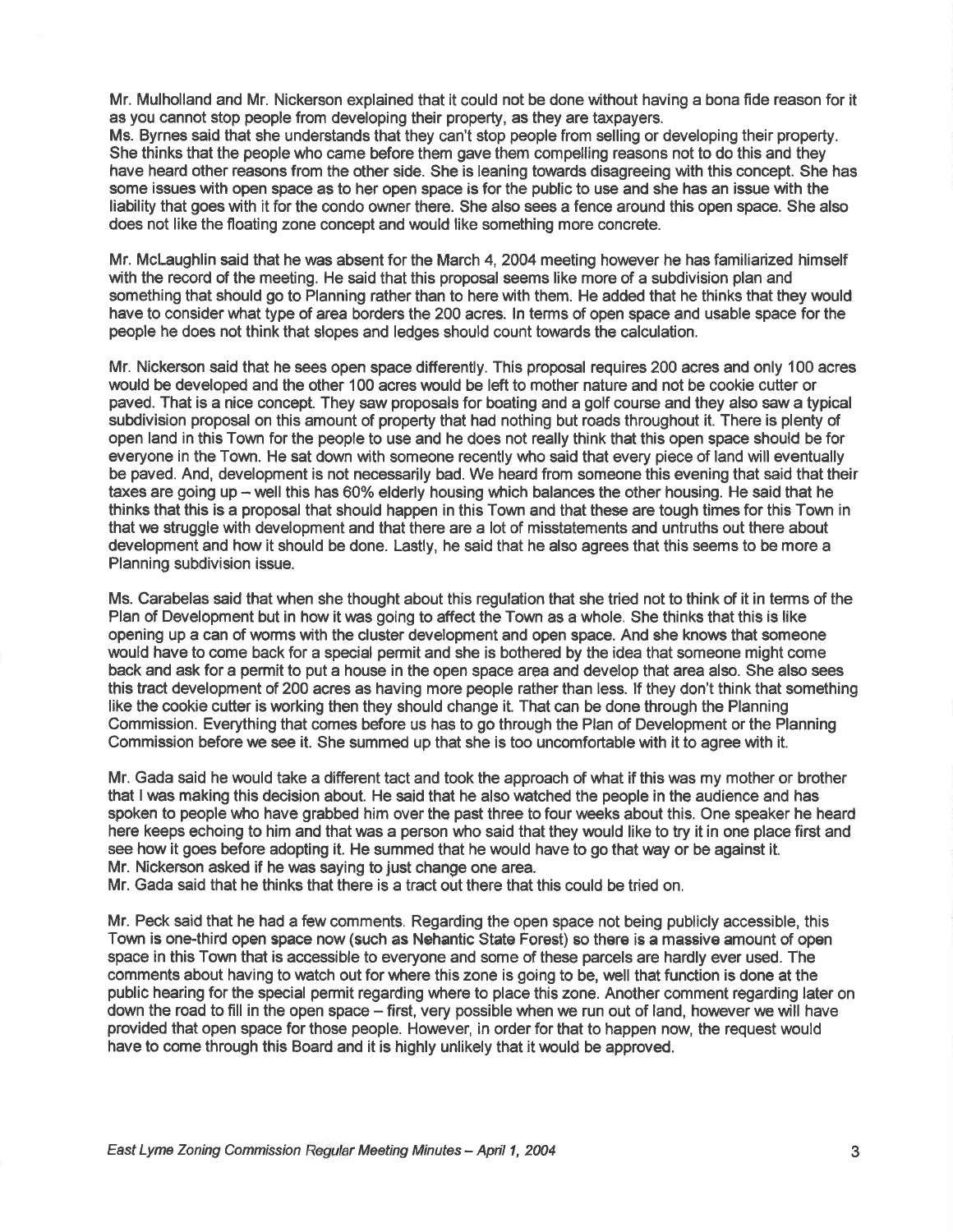Ms. Bymes said that she does believe in the Plan of Development, She also looks at the clusters of open space and thinks that those people living in that development, down the road mlght want to sell that open space and that they could because it is their land.

Mr. Nickerson said no, no, that is not about to happen because they would have to come here first, that is not something that they can just up and sell and get away with. Maybe in some future generations when we are not around and some new Board decides that they will allow that because there is little land left, but not here or now.

Ms. Bymes said that she did not care for what she saw as scare tactic demonstrations of what could be put on that size property. She also has tremendous issues with the floating zone concept.

Ms. Carabelas said that they aren't making decisions for one piece of property.

Mr. Nickerson asked her if she would feel differently if it were for one piece of property.

Ms. Carabelas said that she would listen to what they had to say.

Mr. Nickerson reminded her that there are duties of the Zoning Commission and that they cannot just refuse a permit because they don't want it.

Ms, Carabelas said she did not want that huge amount of homes in one area.

Mr. Peck said that the large number of 870 homes could be done today with the current regulations just by obtaining a special permit for elderly housing. What is being proposed here is a very tough regulation by comparison as it cannot be more dense and it has a lot of restrictions.

Rose Ann Hardy, Ex-Officio asked, regarding Mr. Peck's comment – if you were to take 200 acres and have 100 acres for open space and buildings on the other 100 acres, how can you call this less density when the houses are all on the 100 acres.

Mr. Nickerson said for clarification that the houses would be closer together in the 100 acres however there are not more of them considering the 200 acres.

Mr. Peck explained that where the houses are with only 85% of the acreage in the calculation, there is less housing. They may be denser in terms of closeness however with 100 acres of open space and 100' buffers, the homes would be well hidden.

Mr. Nickerson suggested that if this is not the type of house that you would uant to live in due to its' proximity to another home, then you just would not buy there.

Mr. Peck said that if there is a concem of the Board on the uses of open space, then he could offer the changes that he has considered.

Ms. Bymes said that she would agree that the limitations have to be made but that she does not like the idea of a floating zone and she wants to see the property.

Mr. Peck said that she would at the public hearing.

Ms. Byrnes said that she sees it as what it is that the people of this Town want and if that's the case then it can just float someplace else. This may or may not be a direction for us.

Mr. Nickerson explained for the new people that we do have floating zones and that they do come before us and we do turn some away and we do entertain others.

# \*\*MOTION (4)

Mr. McLaughlin moved to deny the Application of Theodore A. Harris to amend/modify Section 12 of the Zoning Regulations to allow recreational/residential projects on large tracts of land.

The following reasons were noted: the open space is left too 'open', the concept of a floating zone for such a large tract of land is vague, the density and the proposal seemed to have subdivision issues more 8o than zoning criteria,

Ms. Carabelas seconded the motion.

Mr. Nickerson said that he thinks that this belongs in the Town and that we should not shut the door on this type cf thing for this Town. Ms. Byrnes said that she did not agree.

Vote:  $4 - 2 - 0$ . Motion passed. Against: Mr. Nickerson and Mr. Peck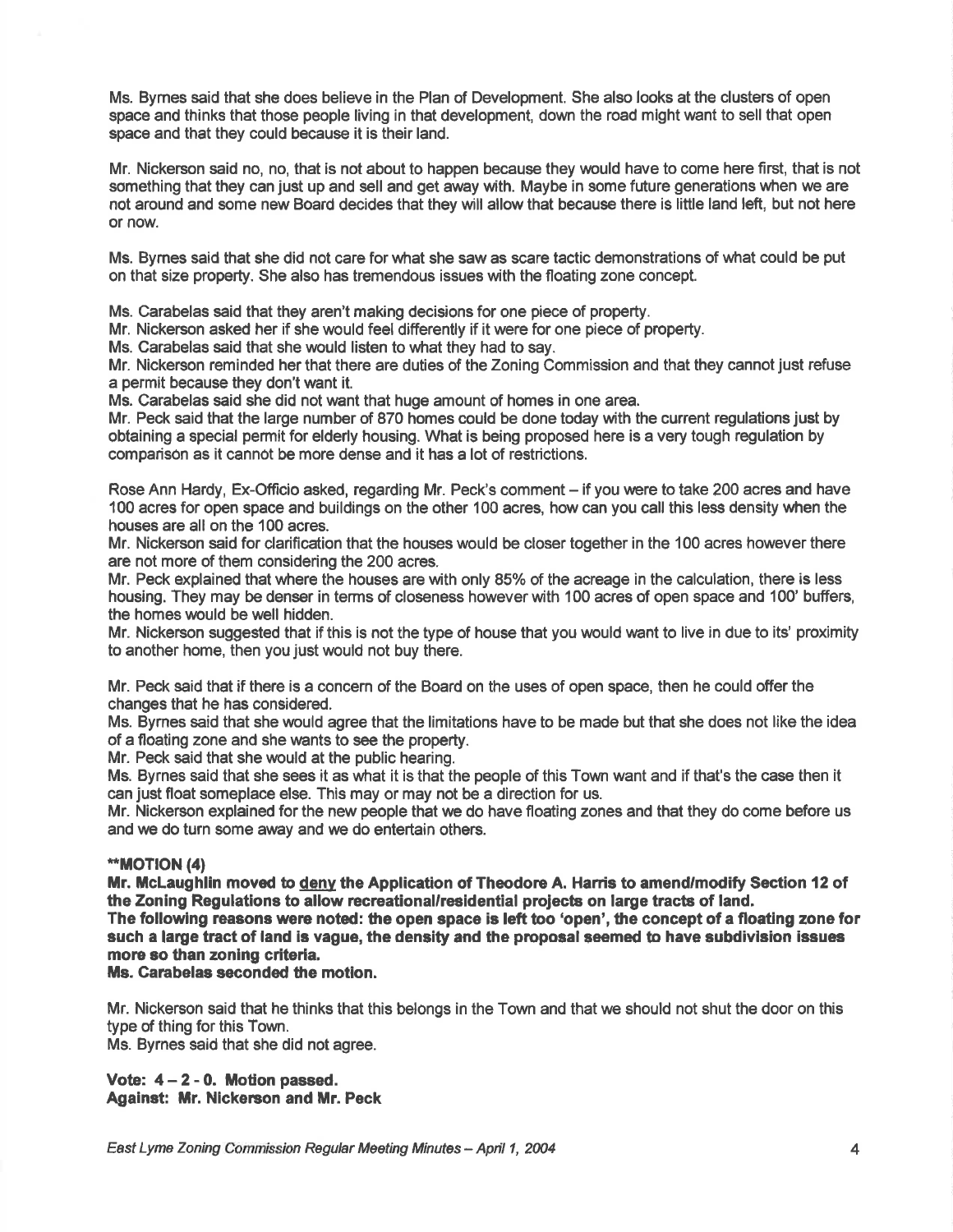- 4. Appllcation of The Herb Ghambers Companies, LLC for a Special Permit to construct and operate an Auto Sales agoncy at 51 Boston Post Road, East Lyme, GT. Property further identified as Lot 61, East Lyme Tax Assessor Map 36.0 - and -
- 5. Application of The Herb Chambers Companies, LLC for a Special Permit to erect a second freestanding sign, in accordance with Section 18.1.8.5 of the Zoning Regulations at 51 Boston Post Road, East Lyme, CT. Property further identified as Lot 61, East Lyme Tax Assessor Map 36.0

Mr. Mulholland said that the drainage plan had been submitted today and that Staff has not had the opportunity to review it yet. He suggested that they table this until their next meeting on May 6, 2004. Mr. Nickerson agreed and asked if the Commission members would like to table all of the Herb Chambers applications and act on them as a whole as they got them as a package and they should act on them as a package.

The consensus of the Commission was to discuss all of this on May 6,2004.

6. Application of Herb Chambers Companies, LLC for a Coastal Area Management site plan review to construct an automobile dealership at 51 Boston Post Road, East Lyme, CT. Property further identified as Lot 61, East Lyme Tax Assessor Map 36.0.

Mr. Nickerson said that they had just tabled discussion on this until May 6, 2004 to go with the rest of the applications.

7. East Lyme Zoning Commission proposal to amend Section 18 (Sign Regulations) of the East Lyme Zoning Regulations, to permit suspended signs.

Mr. Nickerson said that they had the testimony tonight and asked for a motion.

### \*\*MOTION (5)

Mr. Nickerson moved to approve the East Lyme Zoning Commission proposal to amend Section 18 (Sign Regulations) of the East Lyme Zoning Regulafions to permit suspended signe because this would help to promote businese in this Town.

Ms. Byrnes seconded the motion.

Vote:  $6-0-0$ . Motion passed.

8. East Lyme Zoning Commission proposal to amend Section 8.2.2 and 9.2.3 of the Zoning Regulations to increase the floor ratios for mixed use development in CA and CB Commercial Zones.

## \*MOT|ON (6)

Ms. Carabelas moved to approve the East Lyme Zoning Commission proposal to amend Section 8.2.2 and 9.2.3 of the Zoning Regulations to increase the floor ratios for mixed use development in CA and GB Gommercial Zones because this would help the businesses in the Town. Ms. Byrnes seconded the motion.

Vote:  $6-0-0$ . Motion passed.

9. Request of "Orchards at East Lyme" (Subdivision) for a determination of parking requirements for a Subdivision Association Clubhouse and accessory Tennis courts.

Mr. Mulholland explained that the Orchards has requested to build a clubhouse and tennis court within the open space of the association. lt is the responsibility of the Zoning Commission to decide the number of parking spaces that would have to be available for this. Mr. Gerwick is here to present this.

Donald Gerwick, LS, PE, place of business 163 Boston Post Road, Waterford, CT said that the proposed use is a clubhouse with two tennis courts adjacent to it. Various data suggests that 3 spaces for the tennis courts seems realistic as this is only going to be for the association and not the general public. He looked at the BOCA regulations for a use for the clubhouse that suggested that 15 sq. ft. should be allowed per occupant so they based it on 1500 sq. ft. which would allow for 100 occupants. They recommend one parking space for every five seats so this would equate to a total of 23 spaces for the clubhouse and tennis courts. Mr. Nickerson asked how many homes in this association. Mr. Gerwick replied 160.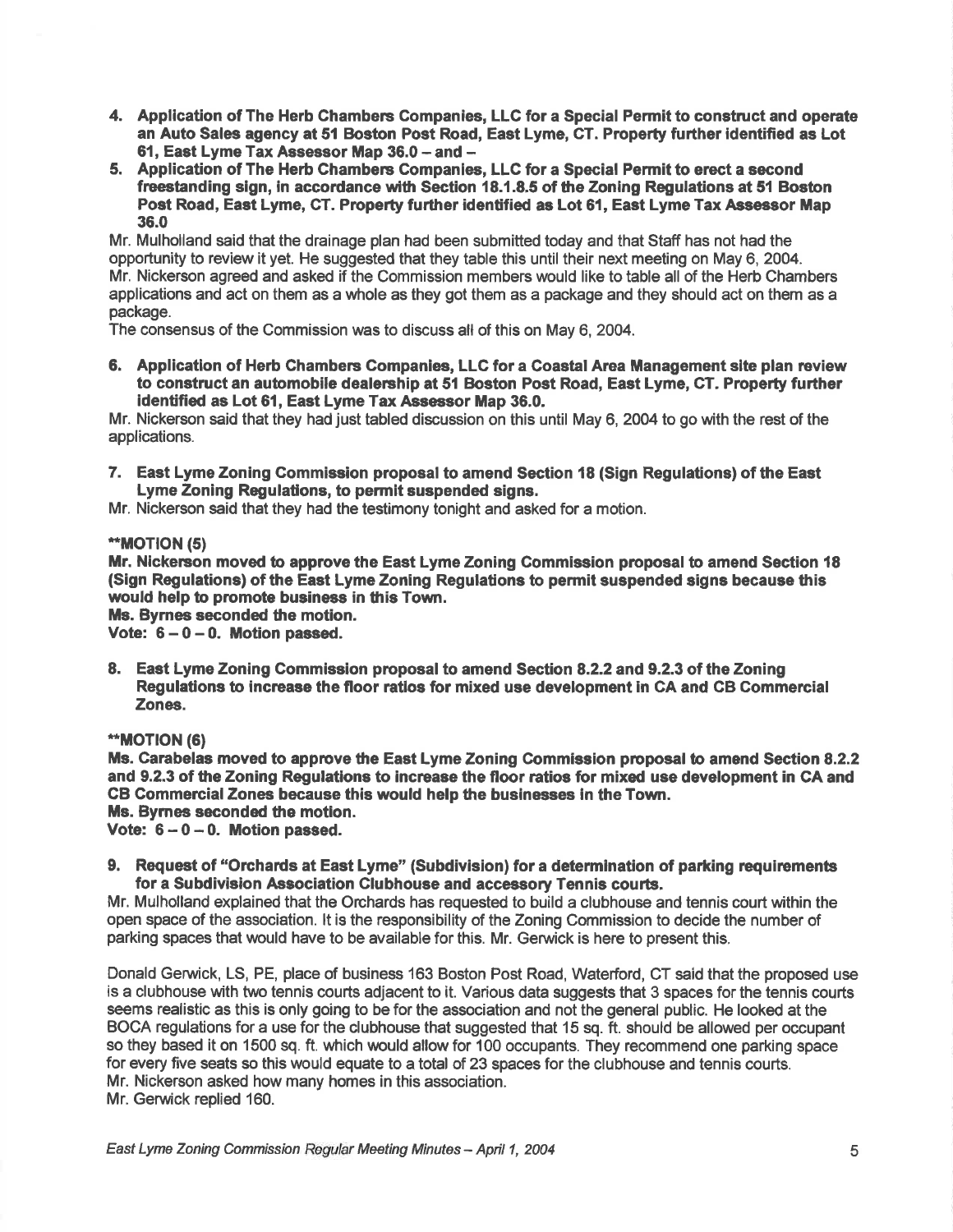Mr. Mulholland asked if there was any over flow parking area.

Mr. Gerwick said that the roads are 28'wide and parking could be on the side and in the additional open space.

Mr. Nickerson asked if they were concerned with fire issues.

Mr. Mulholland said that this is strictly a parking issue for them. He has asked planning to specify the use.

Ms. Carabelas asked if this was a change of use.

Mr. Mulholland said that this is strictly for this use.

Mr. Gerwick commented that this was only for the people who live in the neighborhood.

Mr. Mulholland said that it is not for outside rental.

## ."MOT|ON (7)

Mr. Gada moved to approve the request of 'Orchards at East Lyme' for 23 parking spaces for use by the subdivision association clubhouse and accessory tennis courts.

Ms. Carabelas seconded the motion.

Vote:  $6 - 0 - 0$ . Motion passed.

# OLD BUSINESS

## 1. Stormwater

Mr. Mulholland reported that they are working on this as the State has sent down its' regulations.

### NEW BUSINESS

1. Application of Theodore A. Harris for a Special Permit to modernize pre-existing non-conforming Gasoline Seryice Station located a1252 Flanders Road, Niantic, CT. Property is further identified as Tax Assessor's Map No. 26.1, Lot No. 7.

Mr. Mulholland said that this should be scheduled for a public hearing however he is waiting to see if it is going to be withdrawn.

- 2. Application of Theodore A. Harris for a change of zone from SU, Special Use to SU-E, Special Use-Elderly for property located at 16 Mostowy Road, East Lyme, CT. Property is further identified as East Lyme Tax Assessor's Map No. 40.0, Lot No. 5.
- Mr. Mulholland said that he would schedule this for a Public Hearing.
- 3. Application of Theodore A. Harris for a Special Permit for Elderly Housing at 16 Mostowy Road, East Lyme, CT. Property is further identified as East Lyme Tax Assessor's Map No. 40.0, Lot No. 5.

Mr. Mulholland said that he would schedule this for a Public Hearing.

4. Application of Theodore Harris to amend the East Lyme Zoning Regulations by adding Section 21.1.9 'Reconstruction of Existing Structures.'

Mr. Mulholland said that this is something that they have been struggling with for years, as it has been a problem within the regulations. He said that he would schedule this for a Public Hearing but anticipated that they would be helping eachother on this.

### 5. Any businees on the floor, if any by the maiorlty vote of the Commission There was none.

## 6. Zoning Official

Mr. Nickerson asked Mr. Mulholland about the Walgreen's.

Mr. Mulholland reported that there is an issue over access with Chapman Woods on the side. He further reported that the Financial Center at 314 Flanders Road is under construction as well as the Senior Housing project on Flanders Road and he is in discussion on some very nice buildings for Flanders Four Gorners. Ms. Garabelas asked about the widening of the road near the Stop & Shop.

Mr. Mulholland said that the Stop & Shop was paying for it.

# 7. Comments from Ex-Officio.